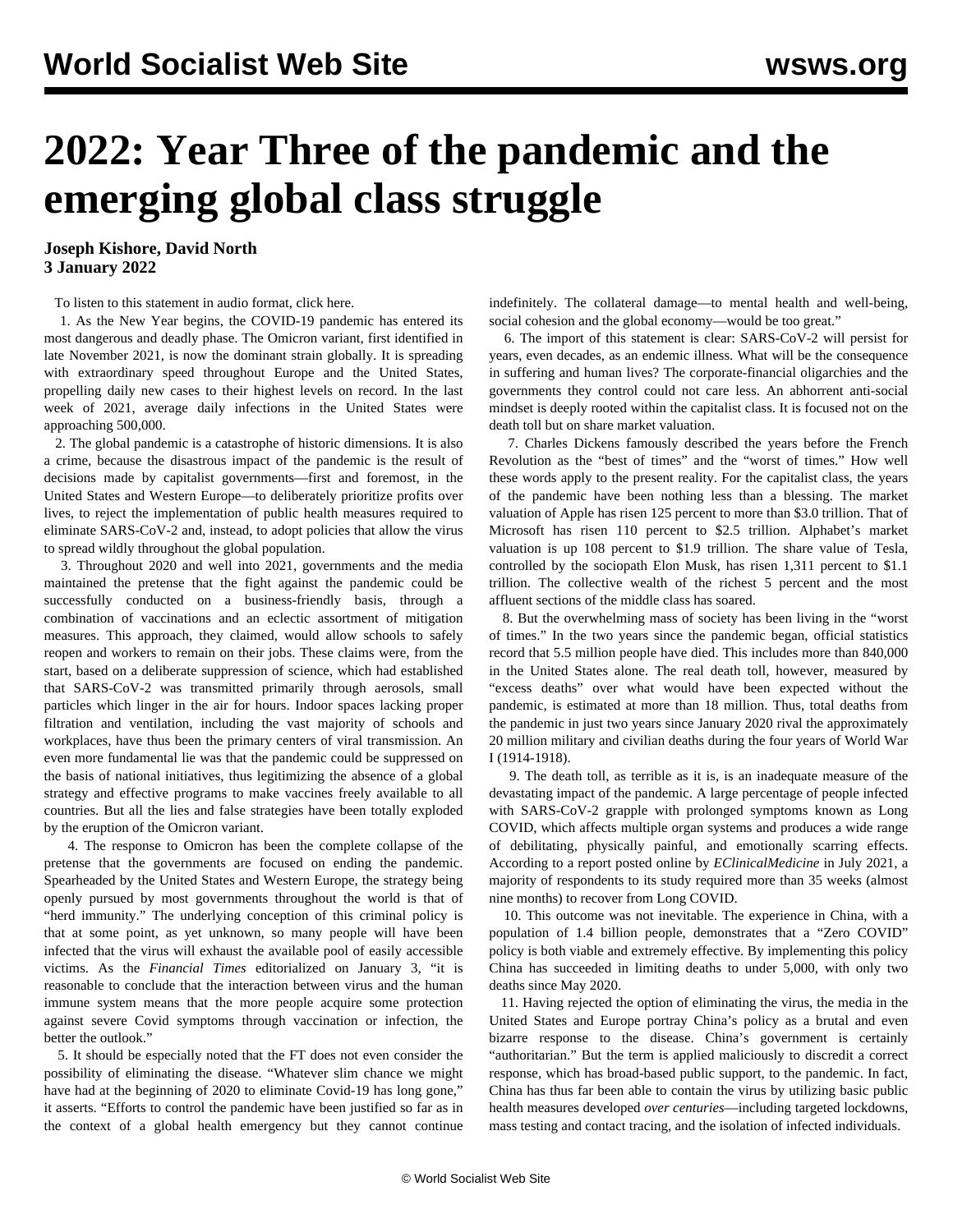12. The use of quarantine to stop infections, for example, is a method of disease prevention that dates to the era of the Black Death in 14th century Venice. Of course, the modern means employed to quarantine the ill are vastly more sophisticated and humane than was possible in the primitive conditions that prevailed 800 years ago. But even in Medieval Europe, death was viewed as the worst outcome of a disease, to be prevented if at all possible. Why is it that in the 21st century, countries with the most advanced technologies at their disposal decide as a matter of policy to view the loss of life as preferable to the loss of money? The blunt force "herd immunity" response adopted by existing capitalist governments—deliberately rejecting measures that could stop the transmission of SARS-CoV-2 and end the pandemic—represents a horrifying social and moral regression.

 13. Trotsky once observed that necessity in history "is realized through the natural selection of accidents." That a particular bat virus infected humans at a Wuhan wet market was an accident. But the possibility of such an incident—rooted in a complex interaction of social, economic and environmental conditions—had been foreseen. In this historical sense, the zoonotic transfer of the virus was "an accident waiting to happen." Similarly, the absence of serious preparation for such an incident by the major capitalist countries and the disastrous series of decisions that followed were determined by the historically obsolete structures of global capitalism and the reactionary social and economic interests of its ruling class.

### **Public health and social progress in history**

 14. The state of public health is among the most critical indices of social progress and the overall condition of society. As the late brilliant scholar George Rosen wrote in *The History of Public Health*, published in 1958, "The protection and promotion of the health and welfare of its citizens is considered to be one of the most important functions of the modern state."[1] The advances in public hygiene, the understanding of the human organism, the treatment of diseases, the recognition of the importance of an antiseptic environment to combat infections, the development of vaccines and antibiotics, the lowering of infant mortality and the rise in life expectancy—such achievements have been considered landmarks in the history of human civilization.

 15. A critical element of Enlightenment thought in the 18th century was the conviction that there existed a profound relationship between the physical health of a country's population and the quality of its social and political organization. This belief was upheld by adherents of the Enlightenment in North America and invoked in support of the revolutionary struggle of the colonials against Great Britain. Benjamin Rush, the close friend of Thomas Jefferson and among the most influential exponents of the American Enlightenment, observed in a paper read in 1774 before the American Philosophical Society—as noted by George Rosen—"that disease, political institutions, and economic organization were so interrelated that any great social change produced accompanying changes in health." [2]

 16. This insight of Enlightenment thought was vindicated by subsequent advances in the sphere of public health, which could not have been achieved without the struggles of the working class in the revolutionary democratic and socialist movements that emerged in the 19th and, even more powerfully, 20th centuries. The connection between the growth of the industrial working class as an increasingly powerful social, political and, potentially, revolutionary force and the emergence of public health as a central issue in modern society is an indisputable historical fact. The advances made by the working class were reflected in the improvement in public health. The most significant of these advances was the 1917 October Revolution.

#### **The world historical significance of the October Revolution**

 17. The 1917 October Revolution in Russia, led by the Bolshevik Party and arising out of the carnage of the first imperialist world war, marked a turning point in world history. The establishment of the first workers' state, in a country of 150 million people, demonstrated in practice the historically transitory character of capitalism and the rule of the bourgeoisie. The social impact and historical implications of the October Revolution were of a global character. The establishment of workers' power and the liquidation of capitalist ownership of the means of production began in Russia. But, as foreseen by Trotsky:

 The socialist revolution begins on the national arena, it unfolds on the international arena, and is completed on the world arena. Thus, the socialist revolution becomes a permanent revolution in a newer and broader sense of the word; it attains completion, only in the final victory of the new society on our entire planet. [3]

 18. The October Revolution not only carried out an immensely progressive socio-economic and cultural transformation within the borders of the Soviet Union. Its greatest impact was the impulse it gave to the struggles of the working class and oppressed masses throughout the world. The founding of the Communist International and its first four congresses, held between 1919 and 1922, placed the problem of preparing and leading the socialist revolution on the political agenda of the international working class.

 19. The ruling classes recognized from the outset the immense danger posed by the October Revolution. As the magnitude of the defeat it had suffered in Russia became clear, the capitalist class in Europe resorted to savage violence to suppress the threat of socialist revolution. It was in the aftermath of the October Revolution that fascism first emerged as a significant movement.

 20. For all its wealth and power, the American ruling class was second to none in its fear of socialist revolution. This fear was not the expression of an irrational paranoia. The massive scale of American capitalism, as it rapidly developed in the aftermath of the Civil War, produced an immense working class, multiracial and multiethnic, whose power, if infused with class consciousness and politically directed, could pose an unstoppable challenge to the existing social order. As early as 1871, the American ruling class responded to the emergence of the Paris Commune with an outburst of anticommunist frenzy. As the class struggle developed in the United States from the 1870s on, the ruthless violence utilized by the government and corporations to suppress labor was buttressed ideologically by anticommunism.

As historian Nick Fischer wrote:

 Notwithstanding the cold-blooded efficiency with which it is usually applied, anticommunism often expressed a primal fear that the forces of "communism" might succeed where all previous doctrines and people's movements had failed; "communists" might just meld the disparate elements of America's vast underclass into a united force that would rise up in revolution, as had occurred in Paris and later in Russia in 1905. Where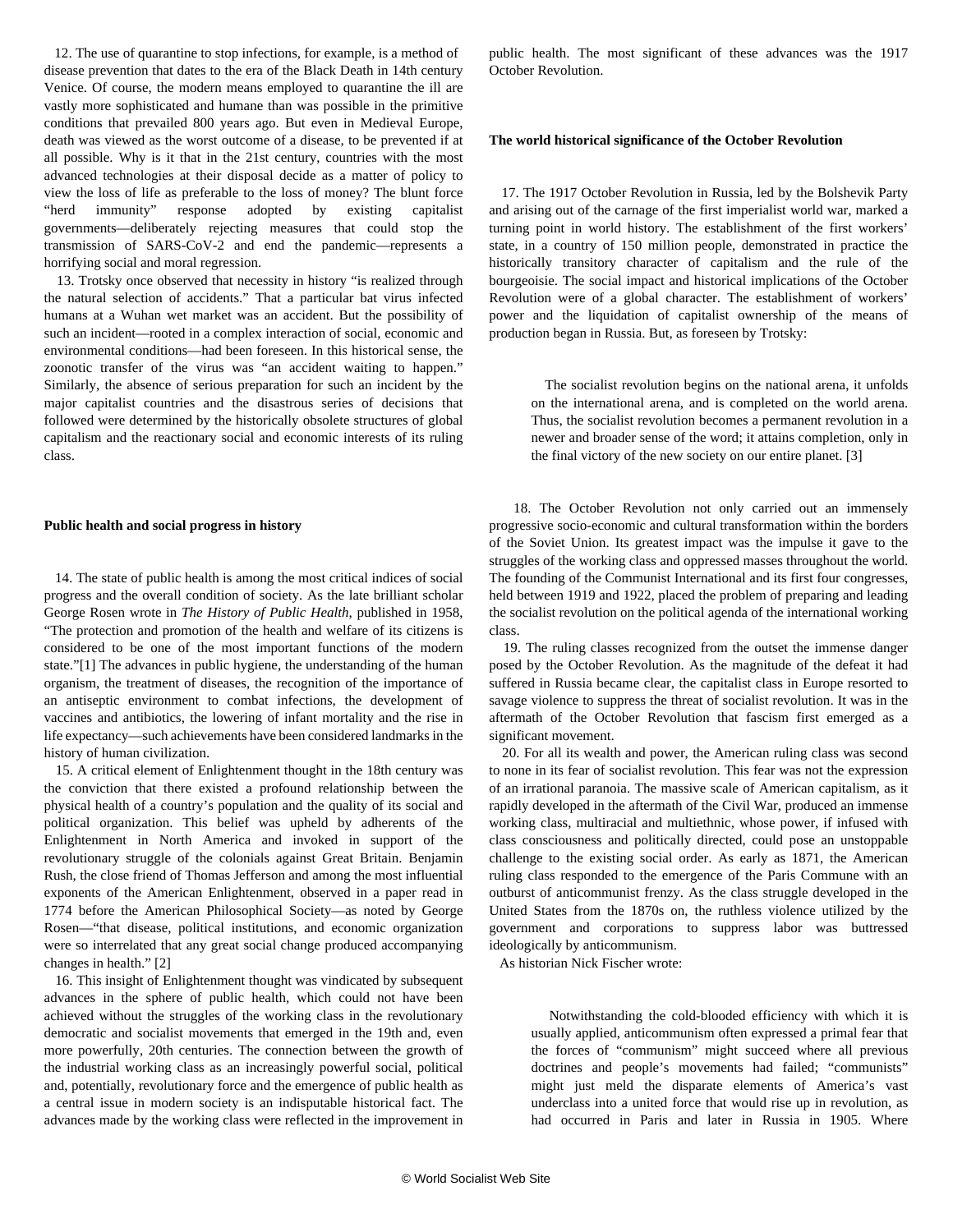Progressivism, Populism, Free Silver, homesteads, Free Soil, Redemption, Reconstruction, and emancipation fell short, "communism" might triumph. Under its banner, the huge urban and rural proletariats might sink their differences; so, too, might white and black laborers and sharecroppers, native-born and immigrant factory hands, Catholics and Protestants, Christians and Jews. Here was the nightmare. [4]

#### **The response of American imperialism to the Russian Revolution**

 21. The October Revolution was seen by the American ruling class not only as a threat to domestic stability. It is one of the greatest of historical ironies that two momentous events in history—one counterrevolutionary and the other revolutionary—occurred in the same month of the same year, within weeks of one another. On April 3, 1917, President Woodrow Wilson, a Democrat, called upon the US Congress to declare war on Germany, an event that marked the emergence of the United States as the principal world imperialist power. Two weeks later, on April 16, 1917, Lenin arrived from exile in Petrograd and called upon the Bolshevik Party to prepare for the overthrow of the Russian capitalist Provisional Government and the establishment of workers' power, based on soviets (workers' councils).

 22. The significance of this remarkable intersection of historical processes is that the ascendancy of American imperialism developed alongside the ever-present threat of social revolution. Throughout the 20th century, the central strategic problem that confronted the US ruling class was how to respond to the combined domestic and global danger.

 23. The initial response was the use of violence. The administration of Woodrow Wilson dispatched troops to the Soviet Union in what proved to be a disastrous military campaign to overthrow the Bolshevik government. Within the United States, the "progressive" Wilson administration reacted to the wave of militancy with a paroxysm of repression. The years 1919 and 1920 witnessed the infamous "Red Scare," the notorious Palmer Raids, the arrest of Sacco and Vanzetti, and the brutal suppression of the nationwide steel strike. Throughout the 1920s, political reaction—under the slogan of a "Return to Normalcy"—prevailed. The Ku Klux Klan grew rapidly. Henry Ford, the bitter enemy of labor and anti-Semite, followed Hitler's progress in Germany with enthusiasm and provided financial support for the Nazis. Sacco and Vanzetti, despite worldwide protests, were finally murdered in the electric chair by the State of Massachusetts in August 1927.

 24. The Wall Street Crash of 1929 and the onset of the Depression forced a change in the domestic policy of the American ruling class. The dire social conditions radicalized the working class. Despite the fact that the Stalinist regime in the USSR was ever more explicitly repudiating the perspective of world socialist revolution, the administration of Franklin Delano Roosevelt, which came to power in 1933, feared the impact of the example of the October Revolution on the consciousness of the working class. Roosevelt's promise of a "New Deal" for the American people, which was followed by reforms such as the introduction of "social security," was motivated by fear that the rising tide of class struggle in the United States—spearheaded by the formation of the Congress of Industrial Organizations and an unprecedented wave of strikes in which the socialist left played a major role—could assume, as indicated in the sit-down strikes that involved the seizure of factories, an overtly revolutionary character.

 25. The outbreak of World War II had the long-term effect of radicalizing the working class and oppressed masses on an international scale. Though the policies pursued by Stalin throughout the 1930s, including the murderous purges and the signing of the 1939 NonAggression Pact with Hitler, had brought the Soviet Union to the very brink of disaster, the economic and social achievements of the USSR made possible a recovery from the initial defeats that followed the German invasion of June 1941. After the United States entered the world war in December 1941, victory over Germany and Japan was not possible without an alliance with the Soviet Union.

#### **Social reforms in the aftermath of World War II**

 26. The Soviet Union played the decisive role in the defeat of Nazi Germany. Although the Stalinist regime sought an accommodation with the United States, it could not entirely control the wave of mass struggles that swept across the globe in the aftermath of the war. For their part, the United States and its imperialist allies sought to stave off the revolutionary threat with a skillful combination of brutal military actions, political repression and reformist compromise. The interaction of these elements, internationally and domestically, was the defining characteristic of the Cold War.

 27. During the quarter century that followed the end of World War II, a domestic policy of social compromise predominated. The material basis for compromise was the general expansion of the world economy that made possible the granting of social reforms. On the international front, the United States led the global imperialist resistance to the post-World War II anticolonial movements. It orchestrated the overthrow of regimes—as in Iran and Guatemala—that were seen as undermining the global interests of US imperialism. In Korea and Vietnam, the United States resorted to a staggering level of military violence. But its ability to deploy the full weight of its military power—particularly the use of nuclear weapons (to which the United States had resorted in 1945 against Japan)—was to a great extent determined by the restraints imposed upon it by the existence of the Soviet Union. The United States could not exclude the possibility that unlimited military action against a Soviet ally could trigger a military response by the Kremlin with potentially devastating global consequences. This was certainly the decisive factor that led President Truman to decide against waging nuclear war against China in 1950, President Kennedy against invading Cuba in 1962, and Presidents Johnson and Nixon against dropping nuclear bombs on North Vietnam.

 28. The major reform initiatives within the United States and Western Europe were profoundly affected by the residual political and social consequences of the October Revolution. The establishment of the *sozialmarktwirtschaft* (social market economy) in Germany and the National Health Service in Britain, as well as the many other forms of social welfare states that emerged in the wake of World War II, were all the products of the aftershocks of the October Revolution. Within the United States, the extension of the New Deal in the form of the Great Society of the 1960s was the manifestation of this same process. Of all the initiatives undertaken by the Great Society, the introduction of Medicare and, later, Medicaid, were the most significant. Both would become, in the ensuing years of political reaction, targets of relentless attack by the two capitalist parties.

 29. The breakdown of the international and domestic political arrangements of the postwar order was the product of the crisis and weakness of capitalism, not its strength. The long-term decline in the global economic position of the United States, reflected in the steady deterioration in its trade and payments balances, reached a point of crisis in the late 1960s. Rising inflation and pressure on the national budget were seen as warnings that the United States could not finance simultaneously wars overseas and social reform at home. The rising militancy of the working class, an international process, threatened to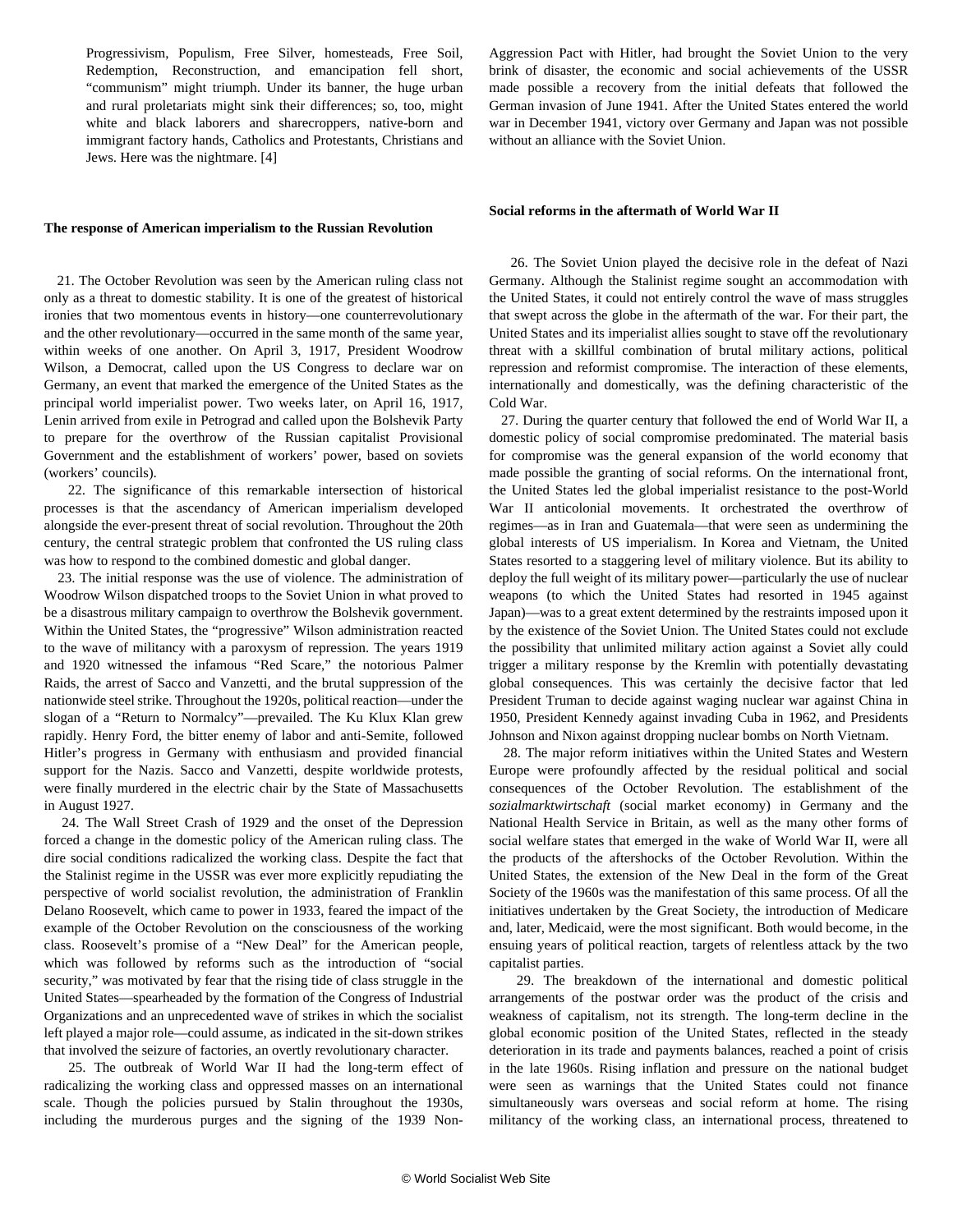escape the control of the reformist parties and trade unions. The 1971 decision of the United States to end the Bretton Woods system, established in 1944 and based on dollar-gold convertibility, sounded the death knell of national reformist policies and the beginning of a new period of capitalist social reaction.

 30. The Soviet Union and its Eastern European "buffer states" were not exempted from the mounting crisis of nationally based reformism. The development and growing complexity of the Soviet economy rendered its system of national planning increasingly unviable. It required access to the resources of the world economy, but this could be achieved only in one of two ways: either through the overthrow of capitalism and the reorganization of world economy on a socialist basis; or through the integration of the Soviet economy into the structures of world capitalism. The latter course would require the dismantling of nationalized industry, the abandonment of the state monopoly on foreign trade, the creation of a labor market, and the removal of restraints on the ownership of private property and the accumulation of personal wealth.

 31. The first course was absolutely incompatible with the interests of the Soviet bureaucracy. The defense of its material privileges was inextricably dependent upon the policy of "peaceful coexistence" with imperialism, which was a rebranding of the old Stalinist program of "socialism in one country." Thus, the course chosen by the Stalinist regime was the final repudiation of the entire progressive economic and social heritage of the October Revolution. The outcome of this monstrous betrayal was tragic not only for the Soviet people. It opened the floodgates for a global assault on all progressive advances made by the working class in the course of the 20th century. The brutal response of the ruling class to the pandemic can be understood only in this historic context.

## **The dissolution of the Soviet Union and the social impact of 30 years of capitalist reaction**

 32. It is now 30 years since the dissolution of the Soviet Union in December 1991. The decision by the Stalinist regime headed by Mikhail Gorbachev to restore private ownership of the means of production was hailed by the ruling class as the decisive and irreversible historical triumph of capitalism. Some even declared the "end of history." The end of the USSR, they claimed, proved that bourgeois democracy, based on capitalism and the nation-state system, represented the climax of human progress. The challenge posed by socialism to capitalism had been defeated for all time.

 33. This delusionary interpretation of history was based on two fundamental misconceptions: The first was that Soviet Stalinism had anything to do with socialism and Marxism; the second was that the demise of the Stalinist regime signified the transcendence and resolution of the historic crisis of capitalism.

 34. In May 1990, as the Stalinist states in Eastern Europe were beginning the process of liquidating nationalized property relations, and as Gorbachev pursued policies that would culminate in the dissolution of the Soviet Union, the International Committee of the Fourth International discussed the implications of these developments for the perspective of socialist revolution. A report to the 10th Plenum of the ICFI explained:

 There are two possible interpretations which can be given to the events in Eastern Europe. One can say that this represents a historic triumph of capitalism over socialism; the working class has suffered a massive historical defeat; the perspective of socialism has essentially come to ruin, and we stand on the threshold of a whole new period of capitalist development. Or—and this is, of course, the standpoint of the International Committee, which distinguishes us from all other tendencies—that the breakdown of the imperialist postwar order opens up a period of profound disequilibrium which is going to be resolved internationally in the course of massive political and social struggles; that what predominates today is a level of instability unequalled at any time since the 1930s. [5]

 35. Three decades later, there is no doubt as to which of the possible interpretations of the dissolution of the Soviet Union has proven correct. Far from the capitalist system overcoming its contradictions and initiating a new epoch of progress, the last three decades have been characterized by the extreme growth of social inequality, a series of endless and expanding imperialist wars of aggression and the escalating breakdown of democratic forms of rule. All of these tendencies have been accelerated over the two years of the pandemic.

#### **The massive growth of social inequality**

 36. The financial oligarchy has used the pandemic to steal as it has never stolen before. Sanctioned by the CARES Act, passed on an overwhelmingly bipartisan basis in March of 2020, the US Federal Reserve flooded Wall Street with trillions of dollars in cash. According to *Forbes* magazine, US billionaires held a collective wealth of \$3.4 trillion on New Year's Day 2020, already a staggering sum. Two years later, their wealth stands at nearly \$5.3 trillion—an increase of more than \$1.8 trillion during the course of the pandemic.

 37. The same policy has been implemented in all the major capitalist countries. According to a report in the *Financial Times* on December 28 ("Companies raise over \$12tn in 'blockbuster' year for global capital markets"), global corporations

 raised a record \$12.1tn in 2021 by selling stock, issuing debt and inking new loans, as a torrent of central bank stimulus and the rapid recovery from the pandemic propelled many global markets higher.

 With a few days still left in the year, the cash haul is already up almost 17 per cent from 2020, which was itself a historic year, and almost a quarter above the take in 2019 before the coronavirus crisis, according to Financial Times calculations based on Refinitiv data. The ferocious pace of fundraising underscores just how easy financial conditions are in many parts of the world, most notably the US, where more than \$5tn was raised.

 38. The corollary to the bailout of the financial markets is the imperative that workers remain on the job producing profits, and that their children be sent back to school to contract and spread the virus. It is this class logic that has driven the policy of the ruling class to the pandemic, whether in the form of the open promotion of mass infection or the "vaccine-only" strategy promoted by the Biden administration.

 **The global eruption of American imperialism**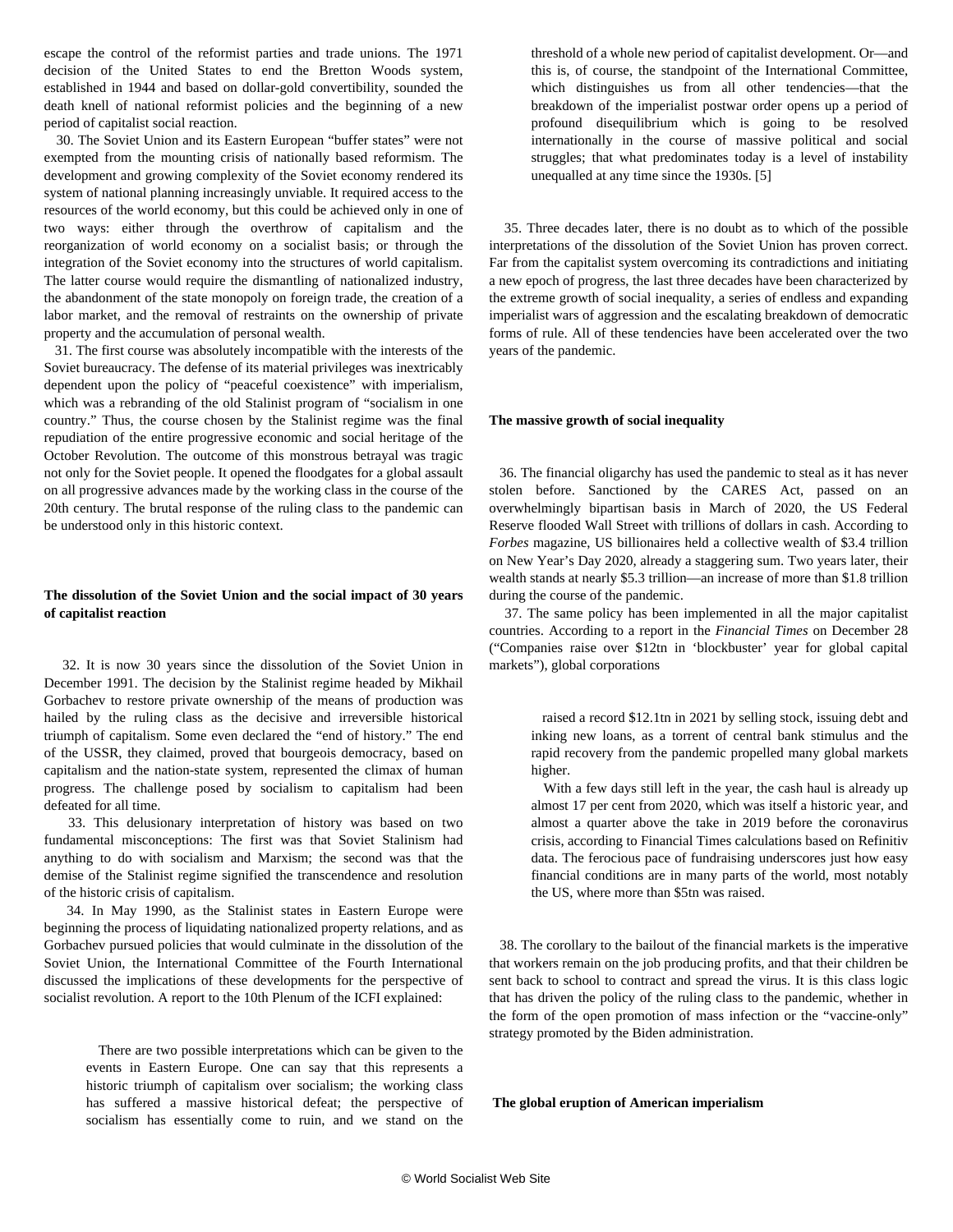39. In addition to the predatory interests of the ruling class, a rational, scientific response to the pandemic has been blocked by the division of the world into competing nation-states. The pandemic is by its very nature a global problem that can be addressed only on the basis of international collaboration. This has been rendered impossible by the national and geopolitical conflicts between the major capitalist powers.

 40. The dissolution of the Soviet Union three decades ago was followed by an unending series of wars, led by American imperialism, in the Middle East and Central Asia. Over the past decade, the United States has shifted the targets of its war planning ever more directly to what it sees as its principal geopolitical rivals, above all, Russia and China.

 41. The militarist threats have only intensified over the two years of the pandemic. The New Year begins with the Biden administration leading a reckless NATO-backed military buildup in Ukraine, spurring the rightwing Ukrainian government to deploy 125,000 soldiers to its border with Russia and warning Russian President Vladimir Putin that the US will not "accept anybody's red lines." Far from restraining the Ukraine regime, the Biden administration seems intent on encouraging a military clash. In December, Democratic Senator Chris Murphy threatened that "Ukraine can become the next Afghanistan for Russia if it chooses to move further."

 42. But the provocations against Russia, as dangerous as they are, are to a great extent driven by the United States' determination to block what it views as the threat posed to its global hegemonic position by China. The possibility, even the inevitability, of war with China is a dominant theme in the US foreign policy establishment and the media. The United States is escalating its denunciations of China for alleged violations of human rights and "genocide" against the Uighurs. The systematic militarization of the South China Sea and encirclement of China continues.

 43. The pandemic has intensified the danger of war. A major and increasing factor in the world situation is the temptation of the United States and its imperialist allies in Europe and the Asia Pacific to view war as a means of distracting attention from the disastrous consequences of their domestic policies and fixating the public on an external enemy. This has certainly been the motivation behind "Wuhan Lab Lie," which claims, in defiance of well-documented evidence, that the pandemic was caused by either a leak or the criminal manufacture of a deadly pathogen.

#### **The breakdown of democracy**

 44. Finally, the pandemic has enormously accelerated the breakdown of democratic forms of rule, as the financial oligarchy has implemented a policy that has led to the deaths of millions. During the first year of the pandemic, fascistic organizations mobilized by the Trump administration were utilized as the spearhead for the campaign against lockdowns and all public health measures necessary to contain the virus. In the runup to the 2020 elections, as the bodies piled up, Trump engaged in a systematic conspiracy to subvert the outcome of the vote and overturn the Constitution.

 45. Trump's conspiracies culminated in the attempted fascistic coup of January 6, 2021, a turning point in the political history of the United States. After falsely claiming Biden's victory in the general election was a product of voter fraud, Trump and fascist strategist Stephen Bannon organized a network of Republican members of Congress and mobilized fascist paramilitaries with the aim of disrupting the Electoral College's certification of the election. In a January 7 [perspective](/en/articles/2021/01/07/pers-j07.html), the WSWS wrote:

The hoary glorifications of the invincibility and timelessness of

American democracy have been totally exposed and discredited as a hollow political myth. The popular phrase "It Can't Happen Here," taken from the title of Sinclair Lewis' justly famous fictional account of the rise of American fascism, has been decisively overtaken by events. Not only can a fascist coup happen here. It has happened here, on the afternoon of January 6, 2021.

 46. Even as the Republican Party transforms itself more and more into an openly fascistic party, Democrats from Joe Biden to Alexandria Ocasio-Cortez continue to refer to them as "our colleagues," with Biden declaring on January 8, "We need a Republican Party that is principled and strong." Trump has been left alone to plot his next moves from his Florida palace, his congressional allies still occupy their posts. Preparations to disenfranchise millions of voters in future elections are far advanced in many states.

 47. Trump, moreover, is part of an international process, which includes the promotion of the fascistic Alternative fur Deutschland in Germany, Vox in Spain, Modi in India and Bolsonaro in Brazil, and the universal elevation of the far right in countries throughout the world.

#### **The pandemic and the global class struggle**

 48. The experience of the past two years demonstrates that the end of the pandemic will be achieved not merely through medical measures. The way out of what is fundamentally a social crisis demands a political struggle for the reorganization of the world on a different economic and social foundation. All appeals to the capitalist state for a change of policy will fail. The implementation of a scientifically guided and progressive response to the pandemic is possible only to the extent that these policies find the necessary social foundation in a mass movement of the working class on a global scale.

 49. But what are the prospects for the development of such a mass movement? In fact, it is already under way. In 2019, the year before the pandemic began, class struggle and social protest erupted throughout the world. There were mass demonstrations and strikes that year in Mexico, Puerto Rico, Ecuador, Colombia, Chile, France, Spain, Algeria, Britain, Lebanon, Iraq, Iran, Sudan, Kenya, South Africa and India. In the United States, workers at General Motors launched the first national strike by autoworkers in more than 40 years.

 50. The global pandemic disrupted the "normal" course of the class struggle. During its initial stages, there were walkouts and wildcat strikes in Italy, the US and other countries that forced the temporary shutdown of factories. With the critical assistance of the unions, however, workers were sent back to work, and the schools were reopened, fueling the massive spike in cases and deaths.

 51. The temporary suppression of working class opposition has given way, however, to a powerful resurgence of class struggle. The past year has seen a series of major class battles, expressing anger and opposition both to the pandemic itself and the economic and social consequences of the ruling class's response to it, including, as the year drew to a close, surging inflation in basic consumer goods.

 52. There were major strikes in the US by miners in Alabama; nurses in New York, Massachusetts and Minnesota; Volvo Trucks workers in Virginia; John Deere workers and Kellogg's cereal workers in the Midwest; and graduate student workers at Columbia University and other campuses; along with wildcat sickouts and other protests among teachers and pharmacy workers.

53. Globally, the past year has seen strikes and protests by 170,000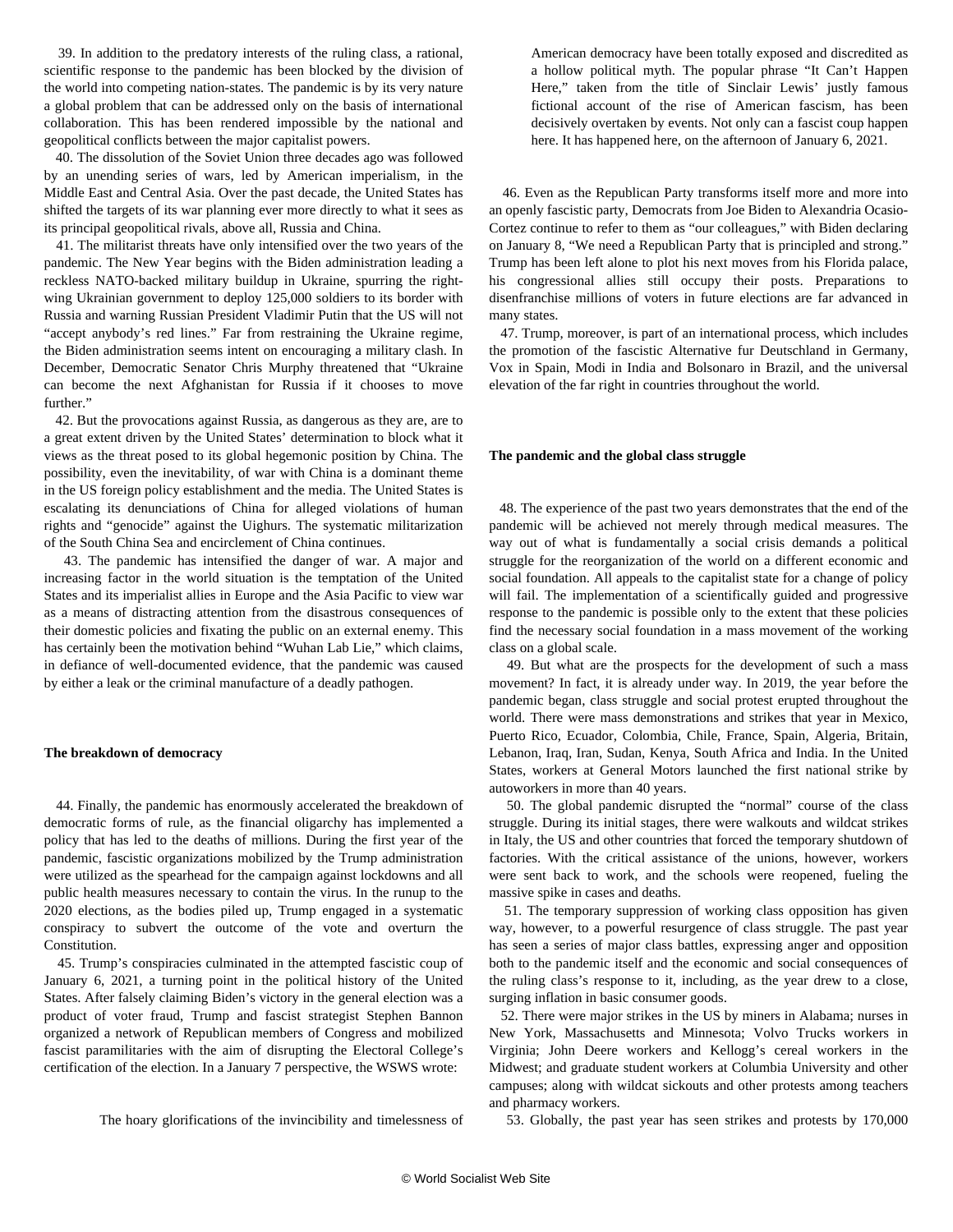metalworkers in South Africa; tens of thousands of transport and auto workers in India; 50,000 health care workers and tens of thousands of public sector workers in Sri Lanka; a wildcat strike by thousands of energy workers in Turkey; strikes by thousands of public health care workers and miners in Chile; and mass protests by health care workers in France against the appalling conditions in hospitals. In October, UK parent Lisa Diaz initiated #SchoolStrike protests against unsafe conditions that won broad international support.

 54. As 2022 begins and Omicron surges out of control, there is a growing movement of teachers to demand the shutdown of schools to inperson learning and of workers to stop nonessential production in factories and workplaces that are centers for the spread of the disease. The move by the US Centers for Disease Control and Prevention (CDC) to reduce the period of quarantine from 10 days to five—a policy that was dictated by the major corporations—has produced a colossal degree of social anger and opposition.

## **The International Workers Alliance of Rank-and-File Committees**

 55. The class struggle is objective, arising out of the character of capitalist society and the response of the ruling class to the pandemic. Billions of workers internationally are not going to accept passively the fact that millions of people have died entirely preventable deaths.

 56. This objective process must be given an organizational form, and it must be made politically conscious. Over the past year, the International Committee of the Fourth International (ICFI) has launched two critical initiatives in response to the pandemic: The International Workers Alliance of Rank-and-File Committees (IWA-RFC) and the Global Workers' Inquest into the COVID-19 Pandemic.

 57. The IWA-RFC was launched in April of 2021, when the global death toll from the pandemic stood at more than three million. The necessity of the IWA-RFC arises from the fact that workers have no organizations that represent their interests. Whether explicitly right-wing or nominally "left," all the political parties and organizations in every major capitalist country have implemented a policy of mass infection and death and rejected the measures demanded by scientists and public health officials to stop the pandemic.

 58. As for the trade unions, they have, in the US and every country, worked for decades to suppress the class struggle and impose the demands of the corporations. During the pandemic, they have played a critical role in enforcing the homicidal policy of the ruling class, forcing workers to work under unsafe conditions.

59. In initiating the IWA-RFC, the ICFI [explained](/en/articles/2021/04/24/pers-a24.html):

 The IWA-RFC will work to develop the framework for new forms of independent, democratic and militant rank-and-file organizations of workers in factories, schools and workplaces on an international scale. The working class is ready to fight. But it is shackled by reactionary bureaucratic organizations that suppress every expression of resistance.

 It will be a means through which workers throughout the world can share information and organize a united struggle to demand protection for workers, the shutdown of unsafe facilities and nonessential production, and other emergency measures that are necessary to stop the spread of the virus.

60. The IWA-RFC is based on a fight against all efforts to divide the

working class through the innumerable forms of national, ethnic and racial chauvinism and identity politics. The pandemic is a global crisis, affecting all workers. It exposes as thoroughly reactionary all efforts, promoted by the pseudo-left, to elevate race and gender as the fundamental social categories and to undermine the struggle to unify all workers on the basis of their common class interests.

# **The Global Workers' Inquest into the COVID-19 Pandemic and the fight for the eradication of SARS-CoV-2**

 61. On November 21, the *World Socialist Web Site* initiated the Global Workers' Inquest into the COVID-19 Pandemic. The Inquest is necessary to expose the cover-up, falsifications, and misinformation that have been deployed and continue to be deployed to justify policies responsible for the avoidable deaths of millions of people from the pandemic.

 62. The call for the Inquest arose out of a collaboration between the *World Socialist Web Site* and leading scientists and epidemiologists to fight for the global elimination of SARS-CoV-2. This included two international webinars, on August 22 and October 24, providing detailed scientific information proving the necessity and viability of a strategy of global elimination. In [introducing the October 24 webinar](/en/articles/2021/10/25/pers-o25.html), the WSWS outlined the principles upon which a fight to end the pandemic must be based:

 1. The target of SARS-CoV-2—the virus that causes COVID-19—is not individuals, but entire societies. The virus's mode of transmission is directed toward achieving mass infection. SARS-CoV-2 has evolved biologically to strike billions, and, in so doing, kill millions.

 2. Therefore, the only effective strategy is one based on a globally coordinated campaign aimed at the elimination of the virus on every continent, in every region, and in every country. There is no effective national solution to this pandemic. Humanity—people of all races, ethnicities and nationalities—must confront and overcome this challenge through a vast collective and truly selfless global effort.

 3. The policies pursued by virtually all governments since the outbreak of the pandemic must be repudiated. The subordination of that which should be the unquestioned priority of social policy—the protection of human life—to the interests of corporate profit and private wealth accumulation cannot be allowed to continue.

 4. The initiative to bring about a decisive turn to a strategy directed toward global elimination must come from a socially conscious movement of millions of people.

 5. This global movement must draw upon scientific research. The persecution of scientists—many of whom labor under threats to their livelihoods and even their lives—must be ended. The global elimination of the virus requires the closest working alliance between the working class—the great mass of society—and the scientific community.

 63. In its [statement launching the inquest](/en/articles/2021/11/22/pers-n22.html), the WSWS explained that the "vaccine-only" strategy, the focal point of ruling class policy in the major capitalist countries over the previous year, had failed. Not only is the majority of the world still completely unvaccinated, the WSWS wrote, "Scientists have repeatedly warned that continued mass infection amid the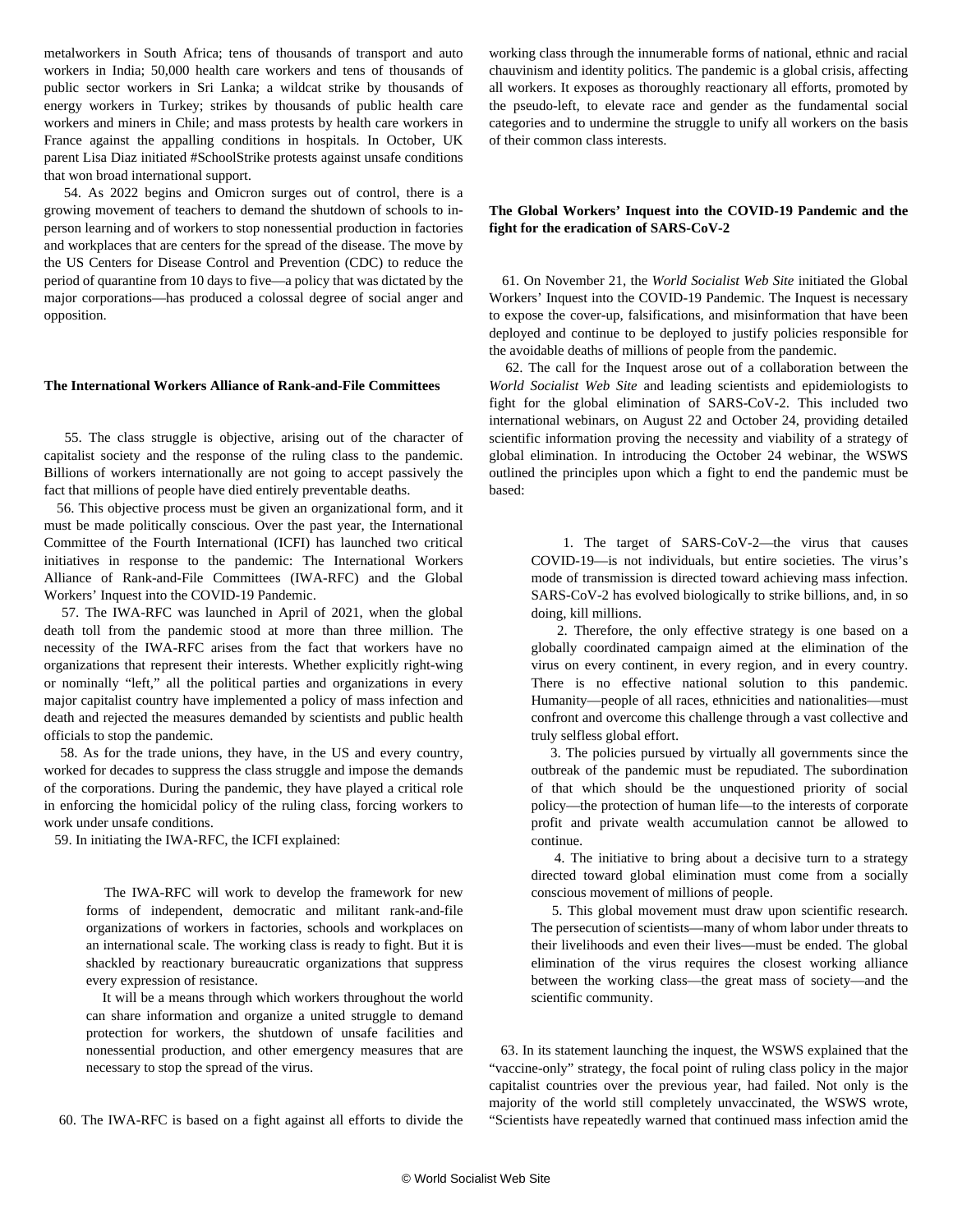slow rollout of vaccines creates evolutionary pressures that threaten to produce a vaccine-resistant variant." Only four days later, these warning were confirmed with the announcement of the identification of the Omicron variant.

 64. In five weeks since it was initiated, the Inquest has begun gathering testimony from scientists and from workers on the causes and consequences of the ongoing catastrophe. The Inquest is vitally necessary in arming the working class with an understanding of what has happened and what must now be done to finally end the pandemic once and for all.

## **The tasks of the International Committee of the Fourth International**

 65. As we enter the third year of the pandemic, it is clear that the ruling class is pursuing a policy of "endemicizing" the pandemic, that is, allowing the virus to persist as a permanent state of society. There is no limit to the number of dead the ruling class will tolerate when it comes to preserving its wealth and maintaining the profit system. But masses of workers are not going to accept passively the fact that millions of people have died from a preventable pandemic and that millions continue to die every year.

 66. Even prior to the pandemic, the objective conditions for socialist revolution had already developed to an extraordinary degree. At the beginning of 2020, in a statement reviewing the deepening economic, political, geopolitical and social crisis that had developed over the previous decade, the *World Socialist Web Site* [wrote](/en/articles/2020/01/03/pers-j03.html) that "the arrival of the New Year marks the beginning of a decade of intensifying class struggle and world socialist revolution."

 In the future, when learned historians write about the upheavals of the 21st century, they will enumerate all the "obvious" signs that existed, as the 2020s began, of the revolutionary storm that was soon to sweep across the globe. The scholars—with a vast array of facts, documents, charts, website and social media postings, and other forms of valuable digitalized information at their disposal—will describe the 2010s as a period characterized by an intractable economic, social, and political crisis of the world capitalist system.

 67. That is, the central contradictions of the world capitalist system—between the global economy and the nation-state system, and between socialized production and private ownership of the means of production—have created the conditions for massive, revolutionary struggles.

 68. The development of a revolutionary situation, however, involves two elements: the objective contradictions of the old society, and the consciousness and political organization of the masses—the subjective factor. But the interaction of the objective and subjective factors is complex. "Society does not change its institutions as need arises, the way a mechanic changes his instruments," Trotsky explained in his monumental *History of the Russian Revolution*.

 Entirely exceptional conditions, independent of the will of persons and parties, are necessary in order to tear off from discontent the fetters of conservatism, and bring the masses to insurrection.

The swift changes of mass views and moods in an epoch of

revolution thus derive, not from the flexibility and mobility of man's mind, but just the opposite, from its deep conservatism. The chronic lag of ideas and relations behind new objective conditions, right up to the moment when the latter crash over people in the form of a catastrophe, is what creates in a period of revolution that leaping movement of ideas and passions which seems to the police mind a mere result of the activities of "demagogues." [6]

 69. The pandemic—which has exposed the obsolescence and irredeemably reactionary character of the world capitalist system, its political institutions and class structure—is the catastrophe that is not only provoking strikes and other forms of social protest but also changing profoundly the consciousness of the working class and the youth. The ruling class hypocritically bemoans the closing of schools, which have been underfunded, understaffed and overcrowded for decades. It is not the absence of formal education that it fears. Capitalist governments know that while they have been out of schools, the young people have not stopped thinking. The pandemic has provided an education of its own, laying bare the nature of capitalist society.

 70. But as consciousness undergoes a profound change, there remains the question of revolutionary leadership. Socialist consciousness—that is, scientific understanding of capitalist society and the political program required for the transformation of society—does not arise spontaneously or automatically. The transition of the objective crisis into a conscious political movement for socialism is the great challenge of our time.

 71. When humanity is confronted with great social issues, nothing is more futile, not to mention useless, than passive speculation about what can or cannot be achieved. There has never been a period of crisis when the path to progress has been strewn with roses. In such historical moments, as Lincoln once observed, "the occasion is piled high with difficulties." Mere complaining about—apart from an active struggle against—the impotence and outright treachery of the trade unions and the old ex-reformist and ex-liberal capitalist parties is a distraction from the serious tasks at hand. These organizations, their representatives and accomplices are rotten through and through.

 72. There is no way out of the present disaster, let alone the looming catastrophes of fascism, war, and irreversible ecological harm to the planet, except through determined and unyielding struggle.

 73. Marxism, based on historical materialism, understands very well the law-governed processes that give rise to genuine mass revolutionary movements. But this understanding of objective processes and the necessity of action by the masses has never been an excuse for individual passivity. Individuals make decisions, including the decision to oppose inequality, injustice and oppression. There has never been, and can never be, a great mass revolutionary movement without individuals making the conscious decision to fight.

 74. Therefore, as we enter the new year, we call upon workers and youth to draw the necessary and inescapable political lessons of the last two years of crisis—and, in fact, of history. Capitalism has condemned itself. The future of mankind depends upon the victory of socialism. Join this fight. Build the International Workers Alliance of Rank-and-File Committees! Participate in the Global Workers' Inquest into the COVID-19 Pandemic! Expand the circulation of the *World Socialist Web Site*! Above all, make the decision to join the Socialist Equality Party and build the International Committee of the Fourth International as the World Party of Socialist Revolution!

*Fill out the form below to get involved.*

Footnotes:

 [1] *A History of Public Health*, by George Rosen (Baltimore: The Johns Hopkins University Press, 1958), p. lxxxix

[2] "Social Stress and Mental Disease from the Eighteenth Century to